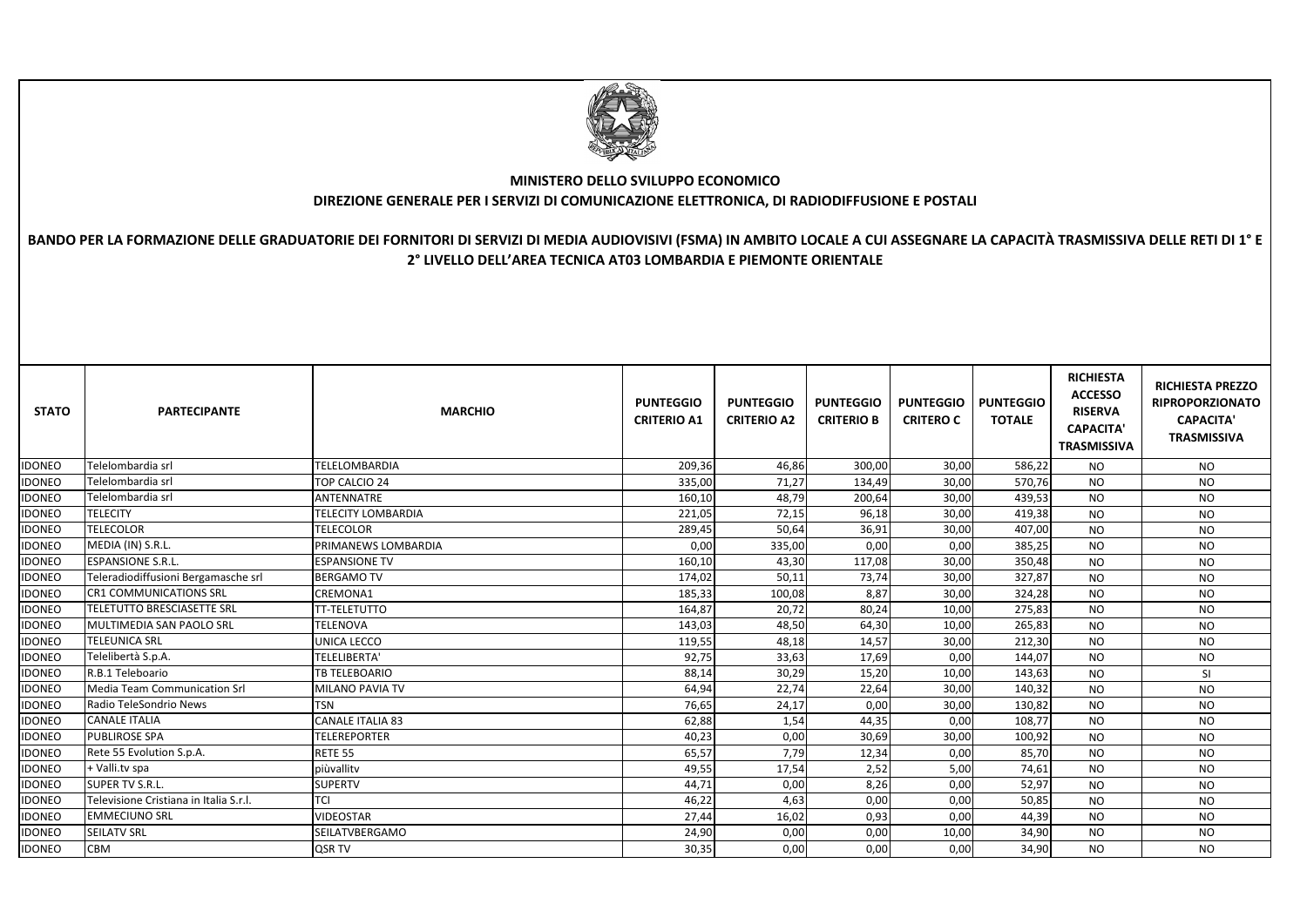| <b>STATO</b>  | <b>PARTECIPANTE</b>                  | <b>MARCHIO</b>                     | <b>PUNTEGGIO</b><br><b>CRITERIO A1</b> | <b>PUNTEGGIO</b><br><b>CRITERIO A2</b> | <b>PUNTEGGIO</b><br><b>CRITERIO B</b> | <b>PUNTEGGIO   PUNTEGGIO</b><br><b>CRITERO C</b> | <b>TOTALE</b> | <b>RICHIESTA</b><br><b>ACCESSO</b><br><b>RISERVA</b><br><b>CAPACITA'</b><br><b>TRASMISSIVA</b> | <b>RICHIESTA PREZZO</b><br><b>RIPROPORZIONATO</b><br><b>CAPACITA'</b><br><b>TRASMISSIVA</b> |
|---------------|--------------------------------------|------------------------------------|----------------------------------------|----------------------------------------|---------------------------------------|--------------------------------------------------|---------------|------------------------------------------------------------------------------------------------|---------------------------------------------------------------------------------------------|
| <b>IDONEO</b> | <b>ANTENNA 2 S.R.L</b>               | <b>ANTENNA 2</b>                   | 26,61                                  | 6,17                                   | 0,00                                  | 0,00                                             | 32,78         | <b>NO</b>                                                                                      | SI                                                                                          |
| <b>IDONEO</b> | <b>Ritzland Records S.r.I.</b>       | RDS 100% GRANDI SUCCESSI SOCIAL TV | 0,00                                   | 0,00                                   | 0,00                                  | 30,00                                            | 30,00         | <b>NO</b>                                                                                      | <b>NO</b>                                                                                   |
| <b>IDONEO</b> | Tele Sol Regina                      | <b>LOMBARDIA TV</b>                | 12,34                                  | 2,69                                   | 0,00                                  | 10,00                                            | 25,03         | <b>NO</b>                                                                                      | SI                                                                                          |
| <b>IDONEO</b> | <b>TELESETTELAGHI</b>                | Telesettelaghi                     | 16,11                                  | 8,89                                   | 0,00                                  | 0,00                                             | 25,00         | <b>NO</b>                                                                                      | <b>NO</b>                                                                                   |
| <b>IDONEO</b> | <b>CR1 COMMUNICATIONS SRL</b>        | STUDIO1                            | 12,91                                  | 3,85                                   | 0,44                                  | 5,00                                             | 22,20         | <b>NO</b>                                                                                      | <b>NO</b>                                                                                   |
| <b>IDONEO</b> | <b>TELEVALLASSINA SRL</b>            | <b>TVS Televallassina</b>          | 16,79                                  | 0,00                                   | 0,00                                  | 5,00                                             | 21,79         | <b>NO</b>                                                                                      | <b>NO</b>                                                                                   |
| <b>IDONEO</b> | Elite S.r.l.                         | RADIO MILLENNIUM TV                | 19,58                                  | 0,00                                   | 0,00                                  | 0,00                                             | 19,58         | <b>NO</b>                                                                                      | <b>NO</b>                                                                                   |
| <b>IDONEO</b> | Planet S.r.l.                        | <b>NBC MILANO</b>                  | 9,28                                   | 0,00                                   | 0,00                                  | 10,00                                            | 19,28         | <b>NO</b>                                                                                      | <b>NO</b>                                                                                   |
| <b>IDONEO</b> | <b>PUBLIROSE SPA</b>                 | <b>TRS 93</b>                      | 13,98                                  | 0,00                                   | 0,00                                  | 5,00                                             | 18,98         | <b>NO</b>                                                                                      | <b>NO</b>                                                                                   |
| <b>IDONEO</b> | TELE MONTENEVE S.R.L. UNIPERSONALE   | <b>TELEMONTENEVE</b>               | 6,46                                   | 12,21                                  | 0,00                                  | 0,00                                             | 18,67         | <b>NO</b>                                                                                      | <b>SI</b>                                                                                   |
| <b>IDONEO</b> | MULTIRADIO S.R.L.                    | B1 TV                              | 12,11                                  | 0,00                                   | 0,00                                  | 0,00                                             | 13,93         | <b>NO</b>                                                                                      | <b>NO</b>                                                                                   |
| <b>IDONEO</b> | Fondazione Artigiani della Pace      | <b>TELEPACE</b>                    | 0,00                                   | 0,00                                   | 8,68                                  | 5,00                                             | 13,68         | <b>NO</b>                                                                                      | <b>NO</b>                                                                                   |
| <b>IDONEO</b> | PRIMANTENNA                          | PRIMANTENNA                        | 0,00                                   | 0,00                                   | 13,10                                 | 0,00                                             | 13,10         | <b>NO</b>                                                                                      | <b>NO</b>                                                                                   |
| <b>IDONEO</b> | Telelombardia srl                    | <b>MILANOW</b>                     | 0,00                                   | 0,00                                   | 10,04                                 | 0,00                                             | 10,04         | <b>NO</b>                                                                                      | <b>NO</b>                                                                                   |
| <b>IDONEO</b> | <b>Radio Musica Srls</b>             | RADIO MUSICA TELEVISION            | 0,00                                   | 0,00                                   | 0,00                                  | 10,00                                            | 10,00         | <b>NO</b>                                                                                      | <b>NO</b>                                                                                   |
| <b>IDONEO</b> | MULTIMEDIA SAN PAOLO SRL             | <b>CHIESA TV</b>                   | 9,79                                   | 0,00                                   | 0,00                                  | 0,00                                             | 9,79          | <b>NO</b>                                                                                      | <b>NO</b>                                                                                   |
| <b>IDONEO</b> | <b>RETE 7 SPA</b>                    | RETE <sub>7</sub>                  | 0,00                                   | 0,00                                   | 6,81                                  | 0,00                                             | 6,81          | <b>NO</b>                                                                                      | <b>NO</b>                                                                                   |
| <b>IDONEO</b> | <b>ASSOCIAZIONE TELE NBC</b>         | <b>ONE TV</b>                      | 6,73                                   | 0,00                                   | 0,02                                  | 0,00                                             | 6,75          | SI                                                                                             | SI                                                                                          |
| <b>IDONEO</b> | T.L.T. S.R.L.                        | <b>TCP TELECUPOLE</b>              | 0,00                                   | 0,00                                   | 6,18                                  | 0,00                                             | 6,18          | <b>NO</b>                                                                                      | <b>NO</b>                                                                                   |
| <b>IDONEO</b> | <b>KALYMPOS srl</b>                  | <b>SUPERSIX</b>                    | 0,00                                   | 0,00                                   | 0,52                                  | 5,00                                             | 5,52          | <b>NO</b>                                                                                      | <b>NO</b>                                                                                   |
| <b>IDONEO</b> | <b>SPOTINVEST</b>                    | CAFETV24                           | 0,00                                   | 0,00                                   | 5,22                                  | 0,00                                             | 5,22          | <b>NO</b>                                                                                      | <b>NO</b>                                                                                   |
| <b>IDONEO</b> | <b>CANALE ITALIA DUE</b>             | <b>CANALE ITALIA 84</b>            | 0,00                                   | 0,00                                   | 4,90                                  | 0,00                                             | 4,90          | <b>NO</b>                                                                                      | <b>NO</b>                                                                                   |
|               | SOCIETA' COOPERATIVA RADIOTELEVISIVA |                                    |                                        |                                        |                                       |                                                  |               | SI                                                                                             | <b>SI</b>                                                                                   |
| <b>IDONEO</b> | BERGAMASCA                           | Teleclusone                        | 3,23                                   | 0,00                                   | 0,00                                  | 0,00                                             | 3,23          |                                                                                                |                                                                                             |
| <b>IDONEO</b> | <b>SVI TV ITALIANE</b>               | <b>TELECAMPIONE</b>                | 0,00                                   | 0,00                                   | 3,06                                  | 0,00                                             | 3,06          | <b>NO</b>                                                                                      | <b>NO</b>                                                                                   |
| <b>IDONEO</b> | + Valli.tv spa                       | piùvallitvdue                      | 1,87                                   | 0,00                                   | 0,00                                  | 0,00                                             | 1,87          | <b>NO</b>                                                                                      | <b>NO</b>                                                                                   |
| <b>IDONEO</b> | <b>PUBLIROSE SPA</b>                 | 96                                 | 1,44                                   | 0,00                                   | 0,00                                  | 0,00                                             | 1,44          | <b>NO</b>                                                                                      | <b>NO</b>                                                                                   |
| <b>IDONEO</b> | <b>PUBLIROSE SPA</b>                 | <b>SVI 74</b>                      | 1,44                                   | 0,00                                   | 0,00                                  | 0,00                                             | 1,44          | <b>NO</b>                                                                                      | <b>NO</b>                                                                                   |
| <b>IDONEO</b> | <b>AMBROSIANA SRL</b>                | <b>VIDEOSTAR 2</b>                 | 0,00                                   | 0,38                                   | 0,83                                  | 0,00                                             | 1,21          | <b>NO</b>                                                                                      | <b>NO</b>                                                                                   |
| <b>IDONEO</b> | Associazione Lodi Crema              | <b>LODI CREMA TV</b>               | 0,00                                   | 0,67                                   | 0,00                                  | 0,00                                             | 0,67          | SI                                                                                             | SI                                                                                          |
| <b>IDONEO</b> | <b>PUBLIROSE SPA</b>                 | <b>AUTO DEL GIORNO</b>             | 0,57                                   | 0,00                                   | 0,00                                  | 0,00                                             | 0,57          | <b>NO</b>                                                                                      | <b>NO</b>                                                                                   |
| <b>IDONEO</b> | <b>PUBLIROSE SPA</b>                 | 72 LOMBARDIA                       | 0,57                                   | 0,00                                   | 0,00                                  | 0,00                                             | 0,57          | <b>NO</b>                                                                                      | <b>NO</b>                                                                                   |
| <b>IDONEO</b> | <b>TELECOLOR</b>                     | <b>SALUTE E NATURA</b>             | 0,00                                   | 0,00                                   | 0,32                                  | 0,00                                             | 0,32          | <b>NO</b>                                                                                      | <b>NO</b>                                                                                   |
| <b>IDONEO</b> | TRS MILANO s.r.l.                    | <b>BABAYAGA TV</b>                 | 0,00                                   | 0,00                                   | 0,28                                  | 0,00                                             | 0,28          | <b>NO</b>                                                                                      | <b>NO</b>                                                                                   |
| <b>IDONEO</b> | <b>SUPER TV S.R.L.</b>               | <b>VIDEOBRESCIA</b>                | 0,03                                   | 0,00                                   | 0,00                                  | 0,00                                             | 0,03          | <b>NO</b>                                                                                      | <b>NO</b>                                                                                   |
| <b>IDONEO</b> | 51 MEDIA ADV SRL                     | 51 RADIO TV                        | 0,00                                   | 0,00                                   | 0,00                                  | 0,00                                             | 0,00          | <b>NO</b>                                                                                      | <b>NO</b>                                                                                   |
| <b>IDONEO</b> | Associazione Lodi Crema              | <b>VALPADANA TV</b>                | 0,00                                   | 0,00                                   | 0,00                                  | 0,00                                             | 0,00          | SI                                                                                             | SI                                                                                          |
| <b>IDONEO</b> | Parrocchia S. Maria Assunta          | <b>TELEPIADENA</b>                 | 0,00                                   | 0,00                                   | 0,00                                  | 0,00                                             | 0,00          | SI                                                                                             | <b>NO</b>                                                                                   |
| <b>IDONEO</b> | <b>CR1 COMMUNICATIONS SRL</b>        | <b>GALAXY TV CANALE 183</b>        | 0,00                                   | 0,00                                   | 0,00                                  | 0,00                                             | 0,00          | <b>NO</b>                                                                                      | <b>NO</b>                                                                                   |
| <b>IDONEO</b> | <b>CR1 COMMUNICATIONS SRL</b>        | QTV                                | 0,00                                   | 0,00                                   | 0,00                                  | 0,00                                             | 0,00          | <b>NO</b>                                                                                      | <b>NO</b>                                                                                   |
| <b>IDONEO</b> | <b>PUBLIROSE SPA</b>                 | TRS <sub>2</sub>                   | 0,00                                   | 0,00                                   | 0,00                                  | 0,00                                             | 0,00          | <b>NO</b>                                                                                      | <b>NO</b>                                                                                   |
| <b>IDONEO</b> | <b>TOPTEL SRL</b>                    | RADIO ROMA TV PRIMI DA SEMPRE      | 0,00                                   | 0,00                                   | 0,00                                  | 0,00                                             | 0,00          | <b>NO</b>                                                                                      | <b>NO</b>                                                                                   |
| <b>IDONEO</b> | Tele Sol Regina                      | TELE SOLREGINA PO                  | 0,00                                   | 0,00                                   | 0,00                                  | 0,00                                             | 0,00          | <b>NO</b>                                                                                      | <b>SI</b>                                                                                   |
| <b>IDONEO</b> | <b>EMMECIUNO SRL</b>                 | <b>BAZAR</b>                       | 0,00                                   | 0,00                                   | 0,00                                  | 0,00                                             | 0,00          | <b>NO</b>                                                                                      | <b>NO</b>                                                                                   |